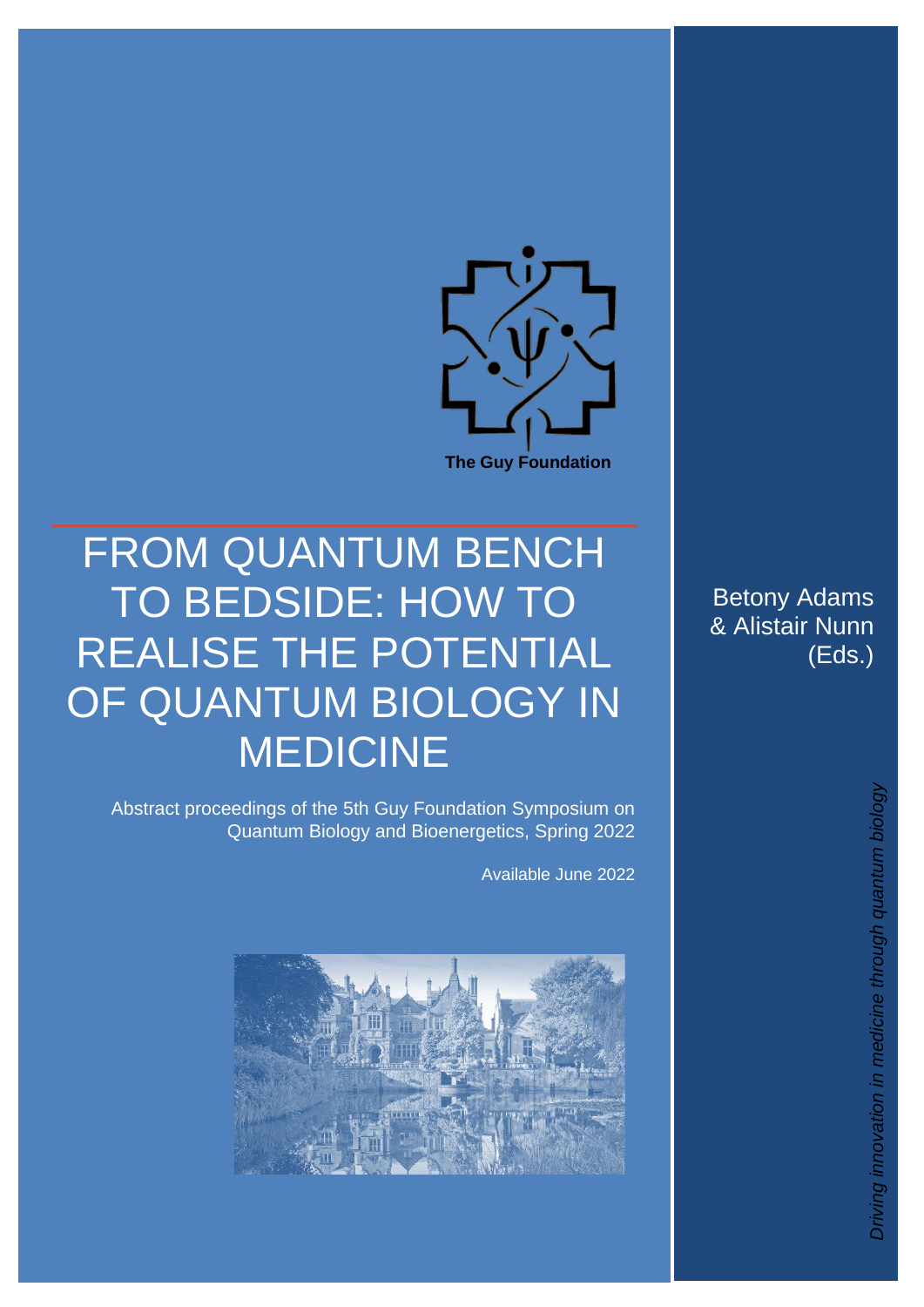# **CONTENTS**

| From quantum bench to bedside: Realising the potential of quantum biology in medicine  2 |
|------------------------------------------------------------------------------------------|
|                                                                                          |
|                                                                                          |
|                                                                                          |
|                                                                                          |
| Electromagnetic fields and cancer and the therapeutic perspective: Part I7               |
|                                                                                          |
| Electromagnetic fields and cancer and the therapeutic perspective: Part II 8             |
|                                                                                          |
| Natural products as redox modulators and the therapeutic perspective: Part I9            |
|                                                                                          |
| Natural products as redox modulators and the therapeutic perspective: Part II 10         |
|                                                                                          |
| Entangled Posner molecules and the therapeutic perspective: Part I 11                    |
|                                                                                          |
| Entangled Posner molecules and the therapeutic perspective: Part II 12                   |
|                                                                                          |
| Light-matter interactions and the therapeutic perspective: Part I 13                     |
|                                                                                          |
| Light-matter interactions and the therapeutic perspective: Part II 14                    |
|                                                                                          |
|                                                                                          |
|                                                                                          |
|                                                                                          |
|                                                                                          |
|                                                                                          |

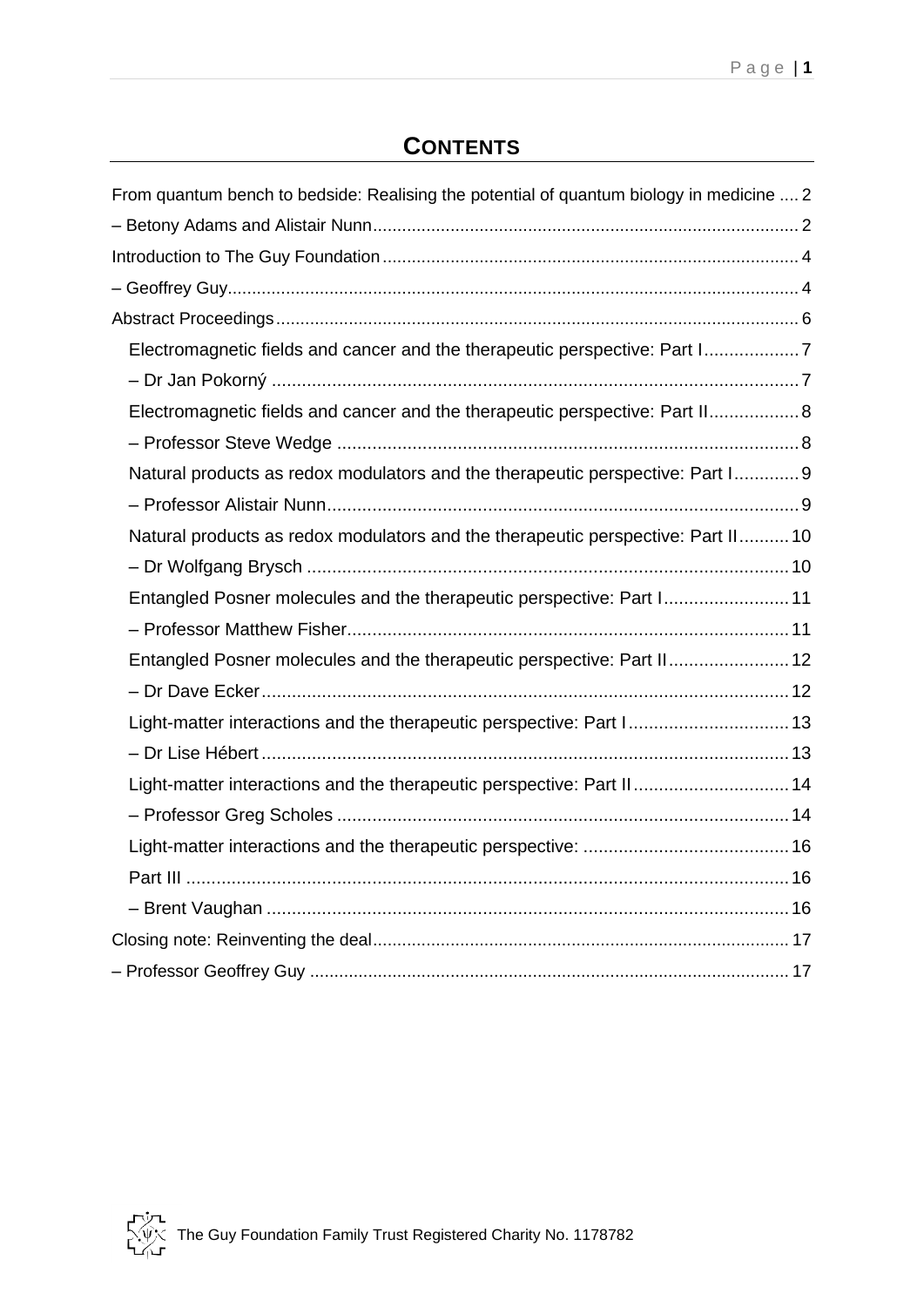# <span id="page-2-1"></span><span id="page-2-0"></span>**FROM QUANTUM BENCH TO BEDSIDE: REALISING THE POTENTIAL OF QUANTUM BIOLOGY IN MEDICINE**

#### **– BETONY ADAMS AND ALISTAIR NUNN**

The 16<sup>th</sup> century physician, Paracelsus, is often quoted as saying:

Medicine is not only a science; it is also an art. It does not consist of compounding pills and plasters; it deals with the very processes of life, which must be understood before they may be guided.

Over the last two years The Guy Foundation lectures have explored a range of quantum biology and bioenergetics research areas. Many of these lectures have focused on the fundamental science – both physics and biology – that underpins living systems, towards the aim of better understanding the processes of life and thus guiding these processes from disease back to health. As one of this season's speakers put it: understanding life's secrets could lead to fixing life's mistakes. But, while medicine can undoubtedly benefit from the production of new knowledge, it also involves the more quotidian task of making this knowledge common, with all the rules, regulations and trials that this entails. The development of a new medicine requires the standardisation of that medicine, but it also involves making that medicine the standard. If the medicine in question is outside of the given paradigm this process is that much more difficult. To this end, the 2022 Spring Series considered how quantum biology research might be translated into advancing medicine and what hurdles this translation might present. Each session involved presentations that outlined fundamental research as well as how this research might result in worthwhile medicines.

On the bench side of things, the fundamental research that was presented touched on many of the themes of previous lectures. This included the role that electromagnetic fields play in biological systems and disease, particularly in the context of cancer. But also, how electromagnetic fields might be turned – or tuned – towards health. Mitochondria, a recurrent topic of interest to The Guy Foundation, were again a central feature in a number of presentations. Redox processes and reactive oxygen species were back up for debate; on the one hand deeply implicated in the emergence and evolution of the very processes of life, on the other hand targeted by the therapeutic repurposing of luminol. The question of repurposing old chemicals into new medicines was complemented in a later session by the consideration of new quantum explanations for the action of old medicines, such as lithium.

At the other end of things, the presentations detailed the approaches taken towards the application of this new knowledge. Established approaches, such as the one developed by Cancer Research UK (CRUK), prioritised collaboration as key in the development of new medicines to treat cancer. This lesson might be adopted in translating quantum biology research into new therapeutics, with the scientific collaboration weighted towards physicists rather than medicinal chemists. Cancer offers an additional lesson as well. As a collection of diseases, rather than one single disease, the treatment of cancer requires a number of therapeutic approaches. Therapeutics derived from quantum biological research might

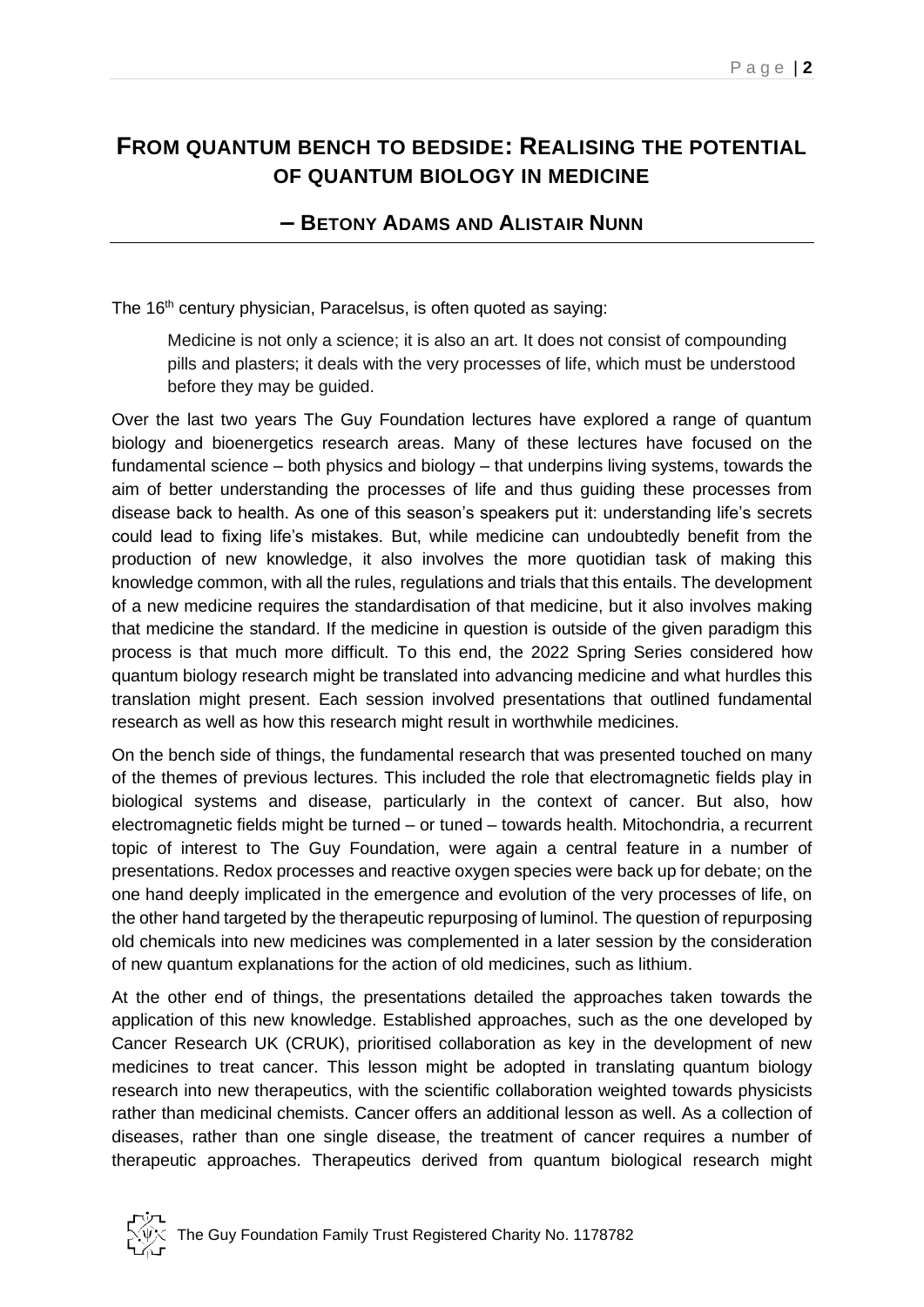augment more established treatments, rather than replacing them altogether. They might also benefit from a systems biology rather than single target approach.

Fundamental research into quantum biology may indeed reveal an entirely new layer to the body: the physics that underlies the chemistry of life. But what will this mean in therapeutic terms. Paracelsus is perhaps most famous for his ideas on toxicology, the Janus face of medicine: the cure that is also a curse. "Solely the dose", he wrote, "determines that a thing is not a poison". What remains to be determined, in the translation of quantum biological research into new therapeutics is precisely this fine-tuning: the dosages, the durations, the deliveries that maximise the therapeutic effect. This is the province of regulation and clinical trial, of the incremental progression of an idea towards an accepted medicine. How this process might differ when the originary idea is rooted in quantum biology was the topic of discussion in the final session of the Series.

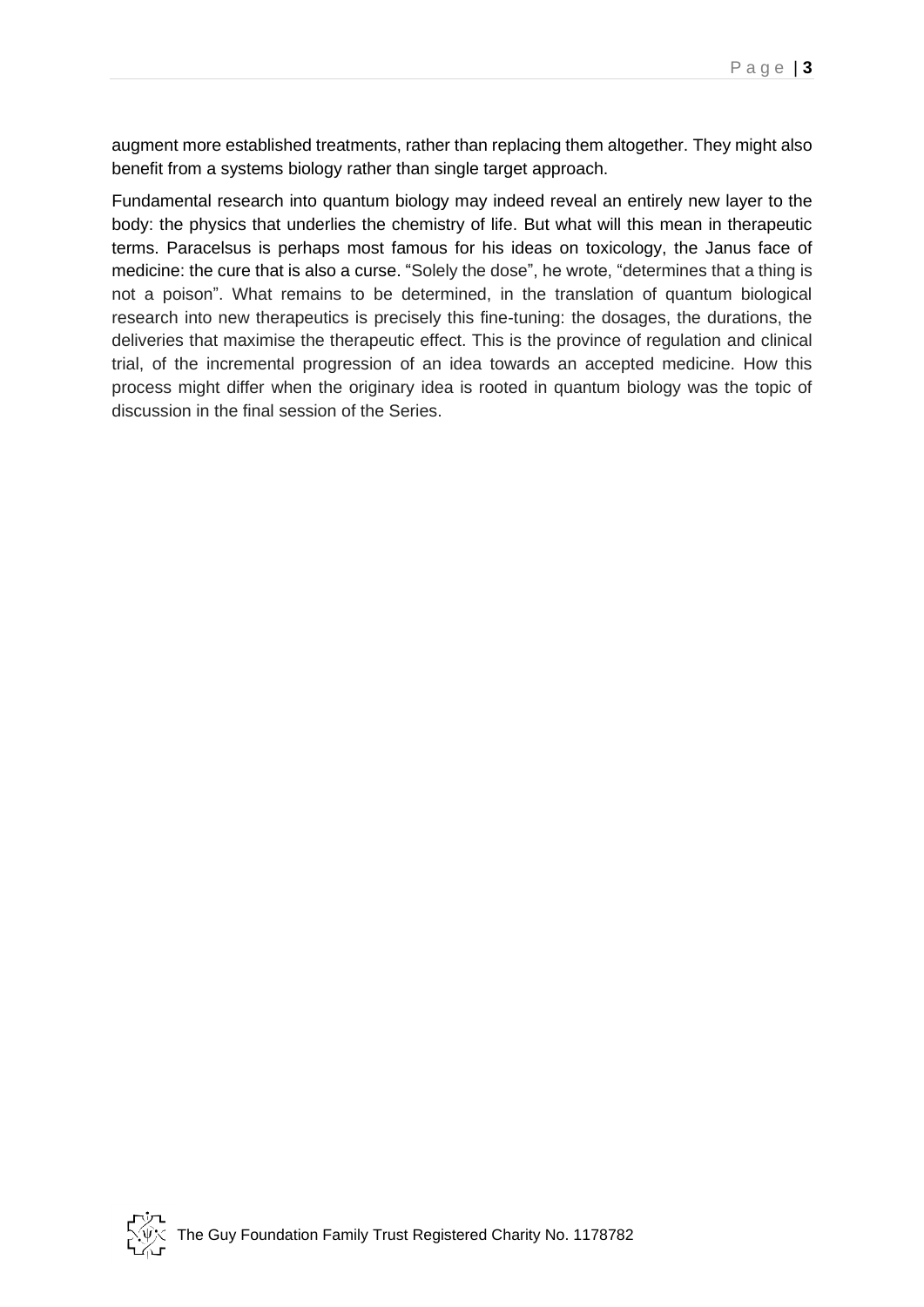# **INTRODUCTION TO THE GUY FOUNDATION**

## **– GEOFFREY GUY**

<span id="page-4-1"></span><span id="page-4-0"></span>The Guy Foundation has been set up to support and promote the investigation of quantum effects in biology, with the aim of improving our understanding of disease and thus medicine. Our belief is that significant quantum effects may well have not only been essential for life to get going, but also enabled it to grow in complexity by amplifying these effects both in space and time. For example, all life is based on iron-sulphur compounds that can display interesting tunnelling properties, which could be enhanced by the addition of proteins and chromophoric molecules. These molecules were all created by well understood geochemical/interstellar chemical processes long before life began, which coupled with established thermodynamic mathematical principles involving self-organisation of dissipative structures in energy gradients, do provide the basis of a starting point for life. In short, if significant quantum effects are part of life, the failure to maintain this state probably plays a role in disease and thus, the ageing process, and, of course, medicine.

The pioneers of thermodynamics and quantum physics, and – over the years – several leading scientists, embracing many different disciplines, have discussed the possibility that biology could be using significant quantum effects. Some, such as Roger Penrose, have even gone as far as suggesting it could explain consciousness itself, which, even today in the  $21<sup>st</sup>$  century, is still far from being understood. In fact, with time, despite the  $20<sup>th</sup>$  century optimism that by the 21<sup>st</sup> century mankind would have found cures for cancer and many other diseases, and possibly even for ageing itself, a deeper understanding of life seems to be still out of reach. It could be even further away as emerging global obesity appears to be *shortening* both a healthy and absolute life expectancy, which is resulting in spiralling health care costs across the planet. Despite mankind's emerging technical mastery of nature, we still have a very long way to go in terms of truly understanding it.

The Guy Foundation thus leads, supports and contributes to quantum biological and related research with the ultimate aim of advancing the development of new medical diagnostics and therapeutics. The Foundation believes this advancement can be achieved in a number of ways, which is reflected by the research we fund as well as the cross-section of scientists invited to give presentations. Our approach is summarised as encompassing research from bench to bedside.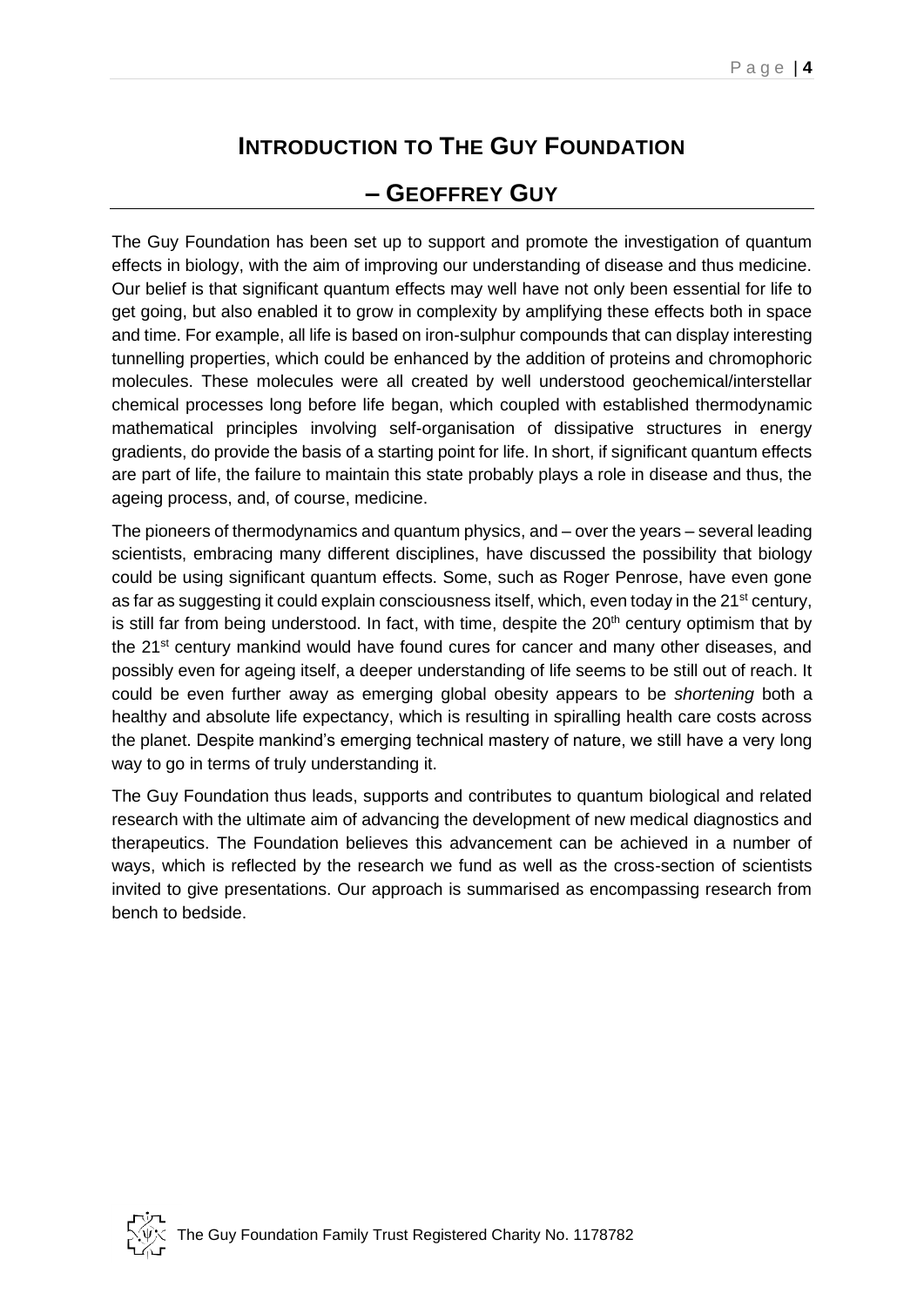

Our priorities encompass the spectrum of theoretical, experimental, and practical advances. Understanding the fundamental physics (e.g., quantum mechanics, electrodynamics, thermodynamics) is important. More specifically we aim to understand this physics within the biological and physiological contexts, with the emphasis on furthering the study of medicine. Overall, we would like to see this knowledge translated and applied in new diagnostics and therapeutics.

The Foundation therefore aims to provide a platform and a forum for upstream push through and downstream pull through of the understanding of the role of quantum effects in biology in health and disease. We recognise these notions to be extremely avant-garde, oftentimes incomprehensible. However, we take a long view and see ourselves as pioneers in a new wave of medicinal science. With an emphasis on building a research community to further investigate these interests, The Guy Foundation operates in a spirit of collaboration rather than straightforward grant funding, to advance the course of useful knowledge towards the mainstream and bring it to the attention of more conventional funders. We aim to do this in various ways. For instance, by curating a programme of scientific meetings and publications that incorporates the diverse aspects of the field and facilitates engagement from scientists across relevant disciplines; as well as by identifying what we see as research priorities and building a network of interested scientists through the funding of collaborative projects to accelerate relevant high-quality scientific research.

*Professor Geoffrey Guy MB BS, LRCP MRCS, LMSSA, DipPharmMed, BSc, DSc* Founder and Chairman of the Board of Trustees, The Guy Foundation

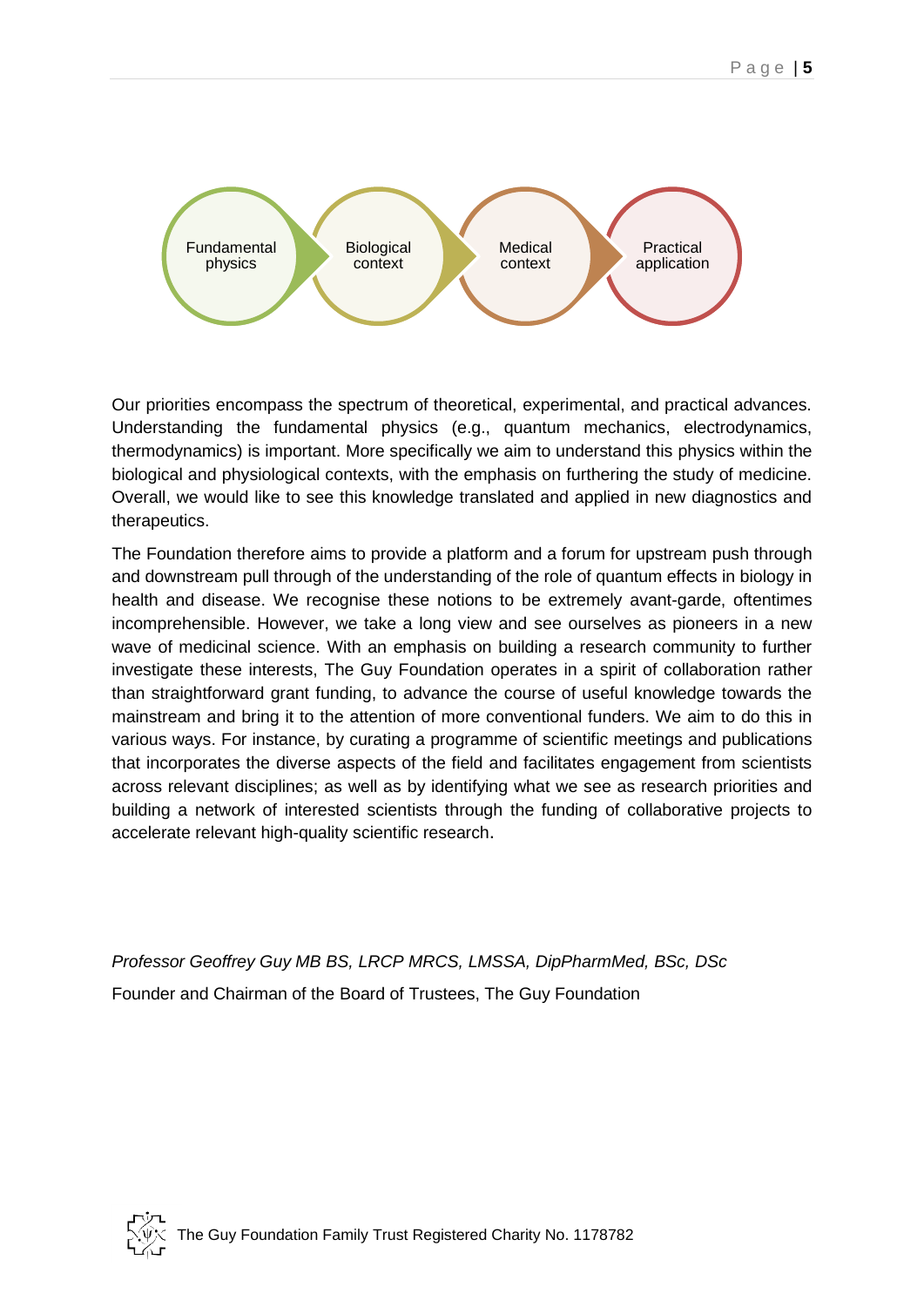## **ABSTRACT PROCEEDINGS**

<span id="page-6-0"></span>These are abstracts of a series of talks, hosted by the Foundation, that were given online to an invited audience during the spring of 2022.

They have been written by the presenters and have not been formally peer-reviewed. We hope you enjoy them; video recordings of the full lectures are available on the Foundation's website [www.theguyfoundation.org.](http://www.theguyfoundation.org/)

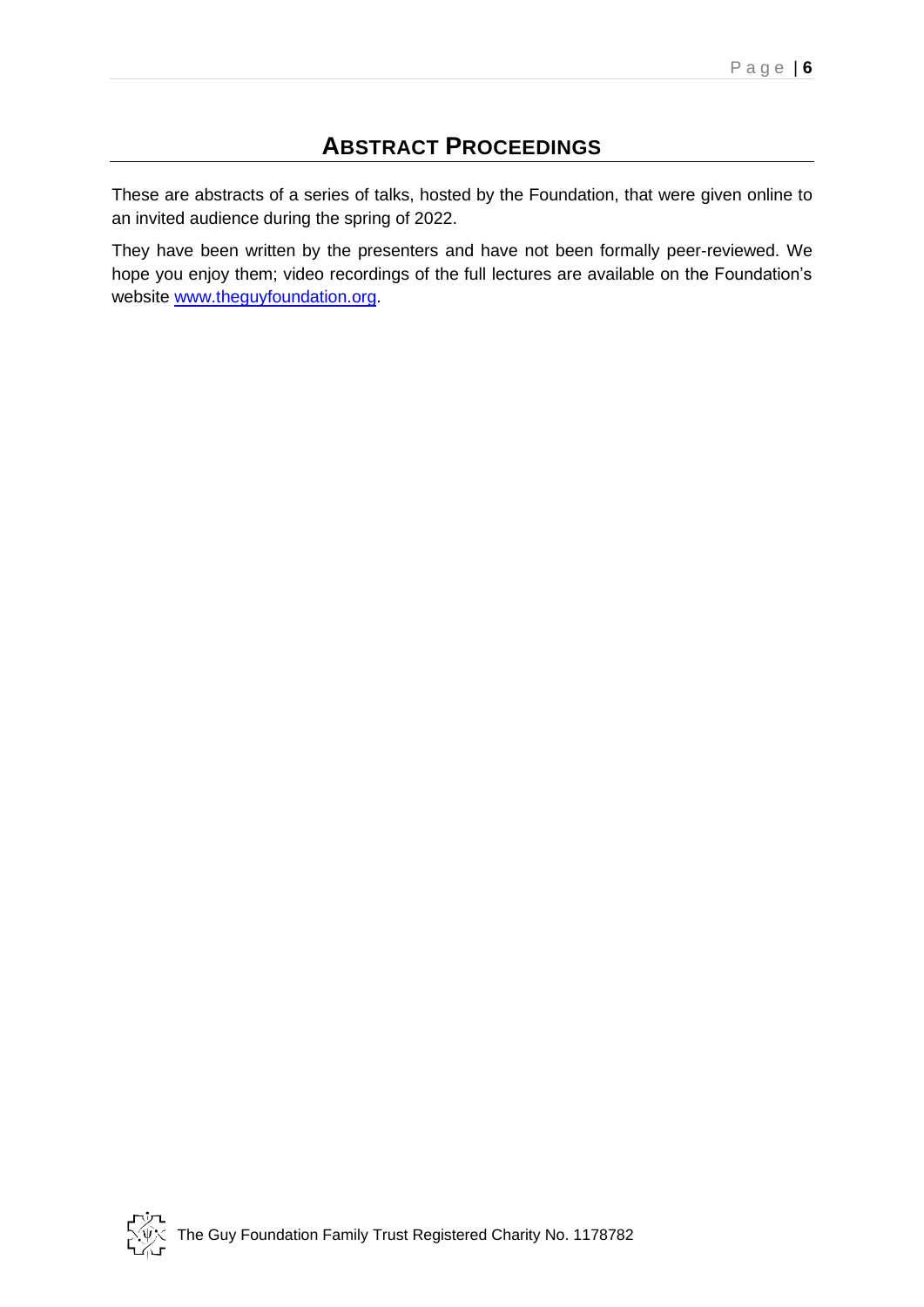## <span id="page-7-1"></span><span id="page-7-0"></span>**ELECTROMAGNETIC FIELDS AND CANCER AND THE THERAPEUTIC PERSPECTIVE: PART I – DR JAN POKORNÝ**

*Institute of Physics, Academy of Sciences of the Czech Republic* 

An interdisciplinary framework of phenomena related to cancer development is presented, with special attention to the causes and consequences of disturbed cellular electromagnetic activity. The main focus is on mitochondrial dysfunction (the Warburg effect) which is supposed to be a result of oncogenic mutation. However, it is also a common phenomenon connected with a viral activity in a cell. Our extensive immunological study on 12,000 patients suggests chronic viral infections to be a crucial risk factor for cancer development. Lowered respiration connected with the Warburg effect leads to a reduced proton transfer through mitochondrial membrane and reversed polarity of ordered water layers around mitochondria. The water layers then emit electrons, resulting in damped electromagnetic activity of the affected cell. Frequency and power changes of the generated electromagnetic field result in broken communication between cells and hypothetically in reduced control over chemical reactions, with an increased probability of random genome mutations. Morphological changes then follow due to disturbed ordering forces. According to the underlying mechanism, there are three fundamental cancer phenotypes: (1) Warburg effect (differentiated) cancers with mitochondrial dysfunction in a cancer cell, (2) reverse Warburg effect (undifferentiated) cancers with a pathological cooperation between a cancer cell and associated fibroblasts, (3) cancers initiated by conductive nanofibres such as asbestos; short-circuiting by the fibres leads to similar effects as damping due to mitochondrial dysfunction. Except short-circuiting, the central process is mitochondrial dysfunction in a cancer cell (the Warburg effect) or in fibroblasts associated with a cancer cell (the reverse Warburg effect). Understanding fundamental mechanisms of cancer initiation and development is a prerequisite to defining effective therapy targets as well as developing quantitative diagnostic methods.

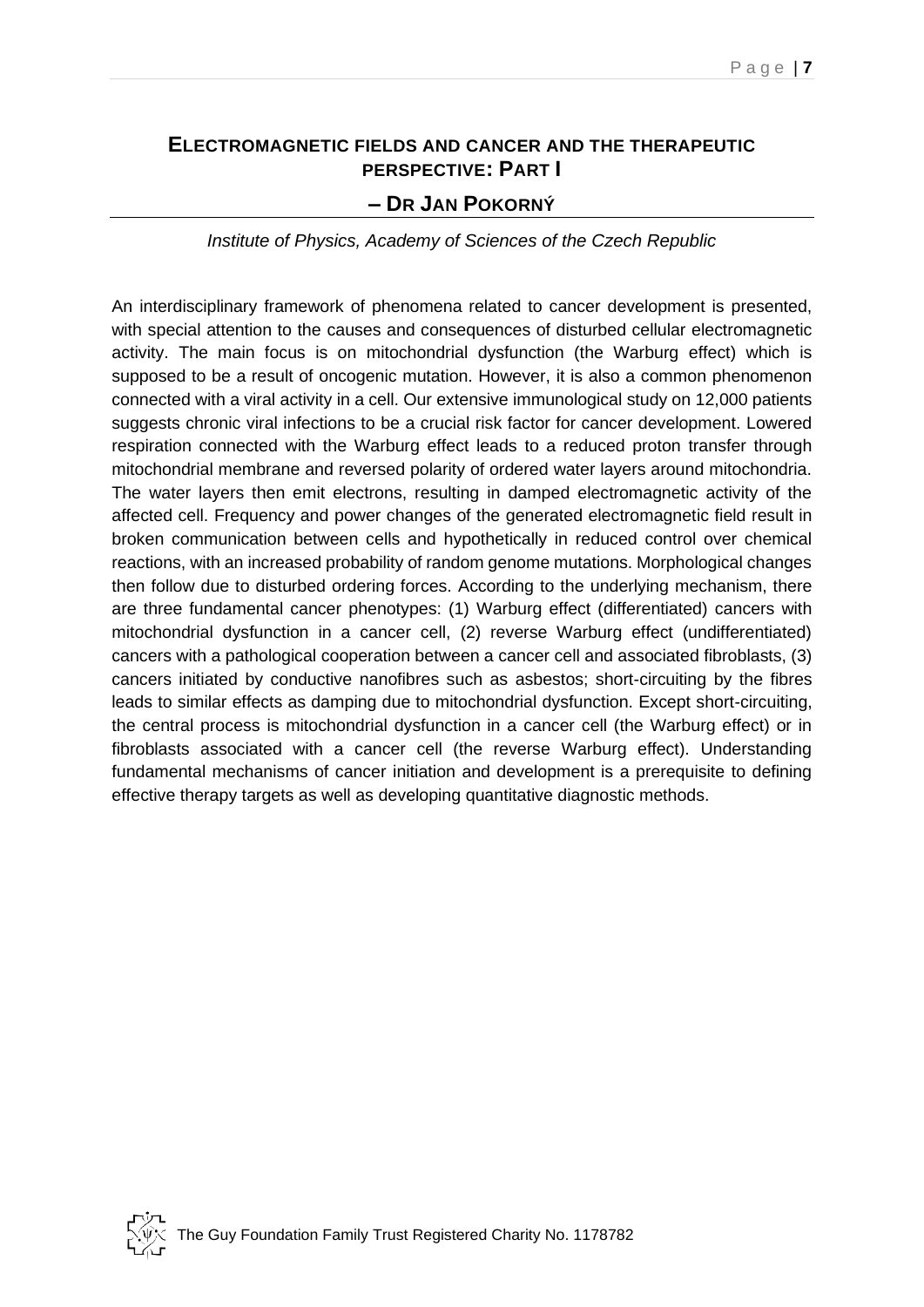# <span id="page-8-0"></span>**ELECTROMAGNETIC FIELDS AND CANCER AND THE THERAPEUTIC PERSPECTIVE: PART II**

#### **– PROFESSOR STEVE WEDGE**

<span id="page-8-1"></span>*Professor of Stratified Cancer Medicine Discovery at Newcastle University and Head of the Cancer Research UK (CRUK) Newcastle Drug Discovery Unit*

Cancer Research UK (CRUK) is the largest fundraising medical research charity in the world, contributing to the development of new knowledge as well as helping to bring 11 new drugs to market. In 2020/21 it spent £421 million on projects ranging from fundamental biological research through to late phase clinical trials. As such the charity offers valuable insight into how new therapeutics are developed from first to final stages. CRUK has a unique network of researchers and infrastructure which includes core research institutes, laboratories equipped to exploit biological insights, medical centres for translational and clinical application, drug development and clinical trial capability.

Small molecule drug discovery is a multidisciplinary effort, involving biologists, structural biologists and medicinal chemists, who work together as an integrated team. The process begins with identifying and validating targets, finding chemical leads against the target, and optimising the leads through a process involving iterative chemical design and testing. Potency and selectivity also need to be balanced against multiple other factors that affect a compound's suitability for clinical development, including its metabolic liabilities, and suitability for oral or parenteral administration. This process is not one that can be undertaken in isolation. Strategic partnerships with both academia and commercial enterprises allow CRUK to open up new areas of biology, identify novel treatments, and progress these treatments into clinical evaluation.

Since cancer is a large collection of diseases, involving diverse molecular drivers and an ability to bypass tumour control mechanisms and detection by the immune system, its treatment demands varied therapeutic approaches which may be used in combination. For tumour cell intrinsic targets, the use of large cancer cell panels with genetic or pharmacological perturbation, can help to tailor treatments towards specific patient subgroups.

CRUK has brought all of its drug discovery and commercialisation activity together in a new innovation engine called Cancer Research Horizons. This supports a collaborative approach to cancer research and treatment in order to facilitate the convening of discovery science and its translation into novel therapeutic strategies, with the ultimate aim of delivering breakthrough therapies for cancer patients.

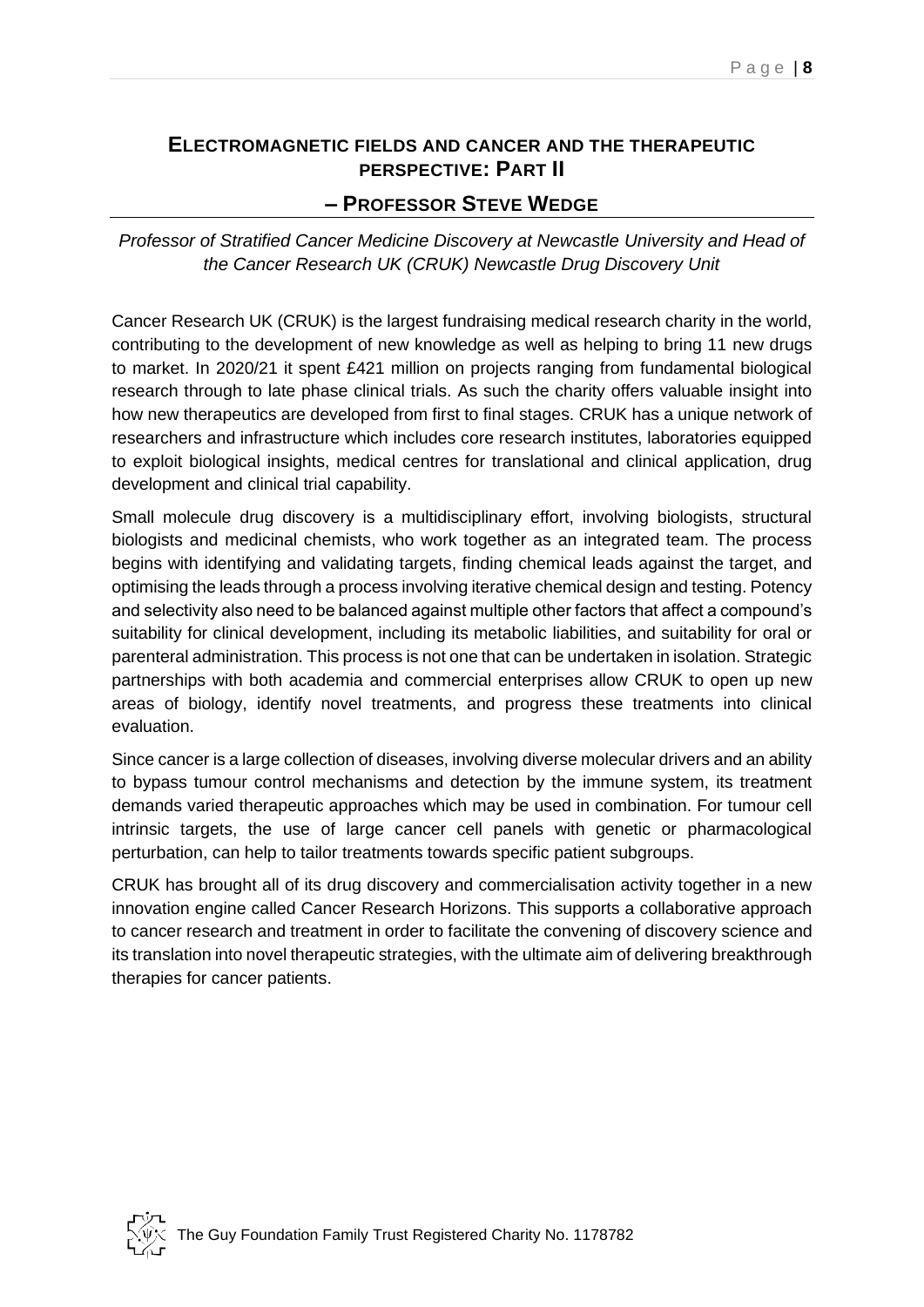#### <span id="page-9-0"></span>**NATURAL PRODUCTS AS REDOX MODULATORS AND THE THERAPEUTIC PERSPECTIVE: PART I**

#### <span id="page-9-1"></span>**– PROFESSOR ALISTAIR NUNN**

*Visiting Professor, Research Centre for Optimal Health, University of Westminster and Director of Science, The Guy Foundation*

"Inflammaging" is the concept that ageing and inflammation are entwined, whereby inflammatory tone rises with age due to a gradual decrease in the ability of an organism to adapt to stress. It is associated with a decreasing ability to channel electrons correctly and rising oxidative stress. Equally, as hormesis describes the ability to adapt to stress, it is intimately related to inflammation; hormetic inflexibility thus indicates decreasing robustness and frailty, which can lead to a failure of homeostasis and death. As the field of adaptive thermodynamics of far from equilibrium self-organising structures, driven by entropy and thus dissipation of energy potentials describes life, then both hormesis and inflammation can be described from this perspective. A key observation about this theory is that as malfunctioning dissipative systems can damage others, and that these structures effectively retain information, then natural selection can lead to their removal. Equally, with a lot of energy, thermodynamics also describes that once these structures reach a certain size, due to loss of internal order, they will replicate to maintain dissipation. Hence, both reproduction and death fall naturally out of physical laws. For life, this suggests that inflammation is largely scale invariant, operating from the molecular to the whole species level. Additionally, with time, it also suggests life will always become more complex. Optimal health, and thus lifespan, will be dependent on the ability to dissipate. Dissipation due to charge movement will create electric fields, which could hold valuable information about homeostasis and shape, supporting the morphogenetic theory and why cooperation evolved due to synergism to survive stress. As dissipation is reliant on the movement of electrons and other ions, maintenance of structures that can support significant quantum effects could be important in life, whereas its loss signals damage. One example of a key structure is the mitochondrion, which is central in inflammation and ageing. As many biological compounds evolved as sunscreens, there has been a billion-year evolution of resonant electronic quantum structures that can both dissipate photon and electron energy. In effect, structures that can deal with energetic stress; with time, complex metabolic systems have evolved around them enabling adaptation to multiple different stressors. They have thus become core components of modern life, especially plants, which, because of the similar biochemistry, means they can also manipulate the stress systems of animals. If disease is related to a failure of a system to maintain dissipation, then many natural products may have the ability to restore this to some degree, hence they will appear to be redox modulators, and will thus have anti-inflammatory, anti-cancer, anti-ageing and likely, anti-pathogen activity. They will thus have many targets, but a key one will be the mitochondrion; they will also display biphasic effects as dose has evolved to have multiple effects across several systems as defined by the concept of hormesis.

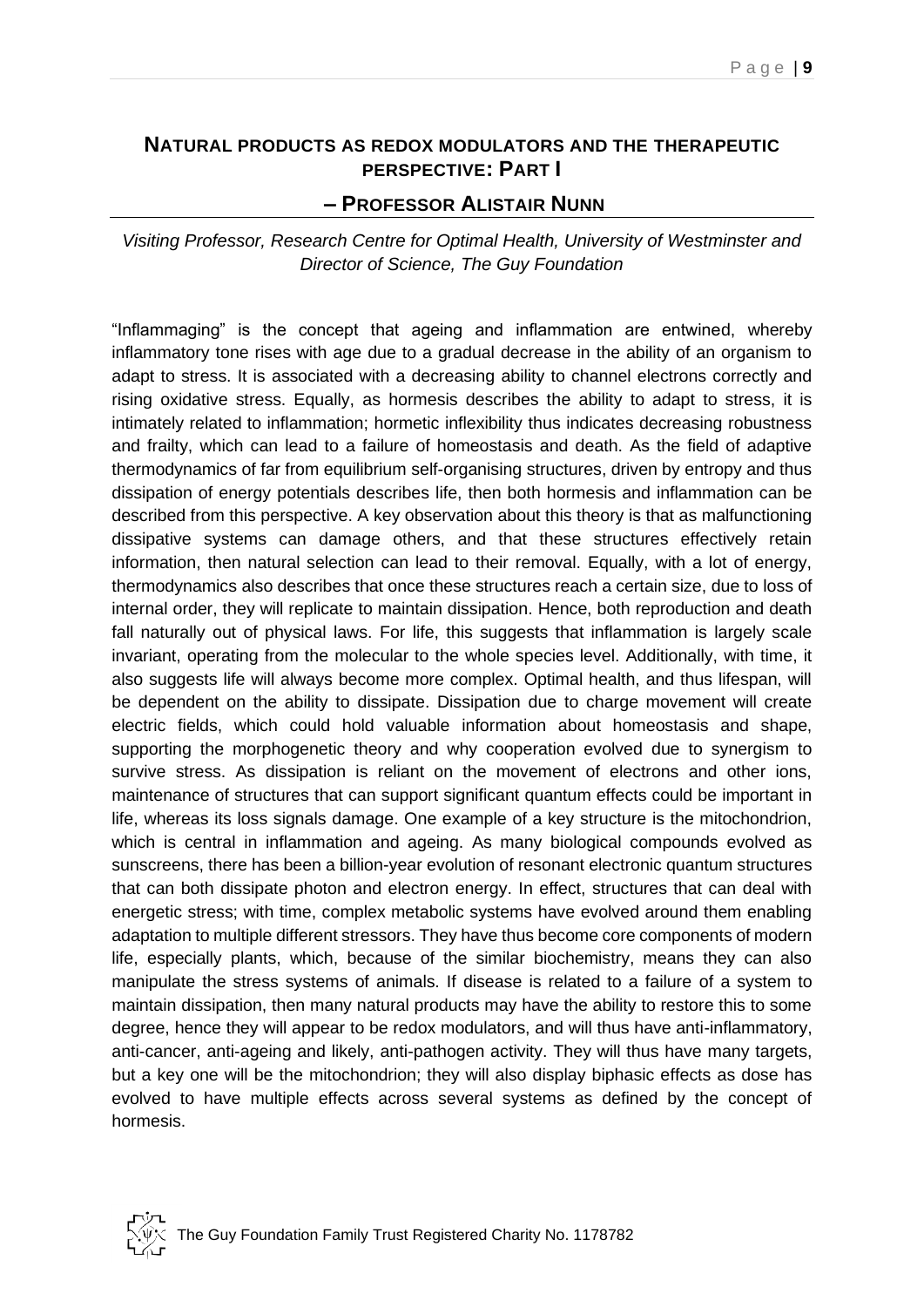### <span id="page-10-1"></span><span id="page-10-0"></span>**NATURAL PRODUCTS AS REDOX MODULATORS AND THE THERAPEUTIC PERSPECTIVE: PART II**

#### **– DR WOLFGANG BRYSCH**

*Chief Scientific Officer and Chief Medical Officer, MetrioPharm AG*

Cellular redox imbalance and oxidative stress are major upstream triggers of pro-inflammatory signaling in cells of the innate immune system, namely macrophages. Oxidative stress has been identified as a central driver and/or major confounding factor in a wide spectrum of chronic inflammatory and degenerative diseases, like COPD, Parkinson's Disease, chronic kidney failure, NASH and Alzheimer's Disease to name just a few prominent examples. However, despite the undisputed importance of oxidative stress and elevated levels of cellular reactive oxygen species (ROS) in these pathologies, antioxidant-based therapies have largely failed in the clinic.

New research findings in recent years have revealed that ROS are not just toxic waste products of cellular energy metabolism and/or external factors like toxins or radiation. Rather low levels of ROS fulfil a crucial and physiologic role in cell signaling. Thus, interventions which indiscriminately scavenge all cellular ROS will also interfere with physiologic cell signaling. The challenge of therapeutic interventions lies therefore in neutralising excessive ROS (oxidative stress) while sparing the low levels of ROS necessary for vital cellular functions.

MP1032 is a stable and biologically active (i.e. druggable) form of the amino-phtalhydrazide Luminol. This compound acts as a self-regulated ROS scavenger. At low, physiologic cellular ROS levels, this compound is biologically inactive. However, elevated ROS levels as encountered with oxidative stress activate the antioxidant capacity of MP1032, which then in turn reduces ROS levels by donating electrons to ROS. This creates a self-regulating feedback loop which stops its antioxidant activity once physiologic ROS levels have been re-established.

MP1032 has shown consistent anti-inflammatory and anti-infective efficacy in a number of preclinical disease models and in human clinical trials. This type of auto-regulated redox modulation promises to overcome the obstacles that antioxidative therapies have struggled with in the past and represent a key to unlock the vast therapeutic potential that lies in targeting the cellular redox system.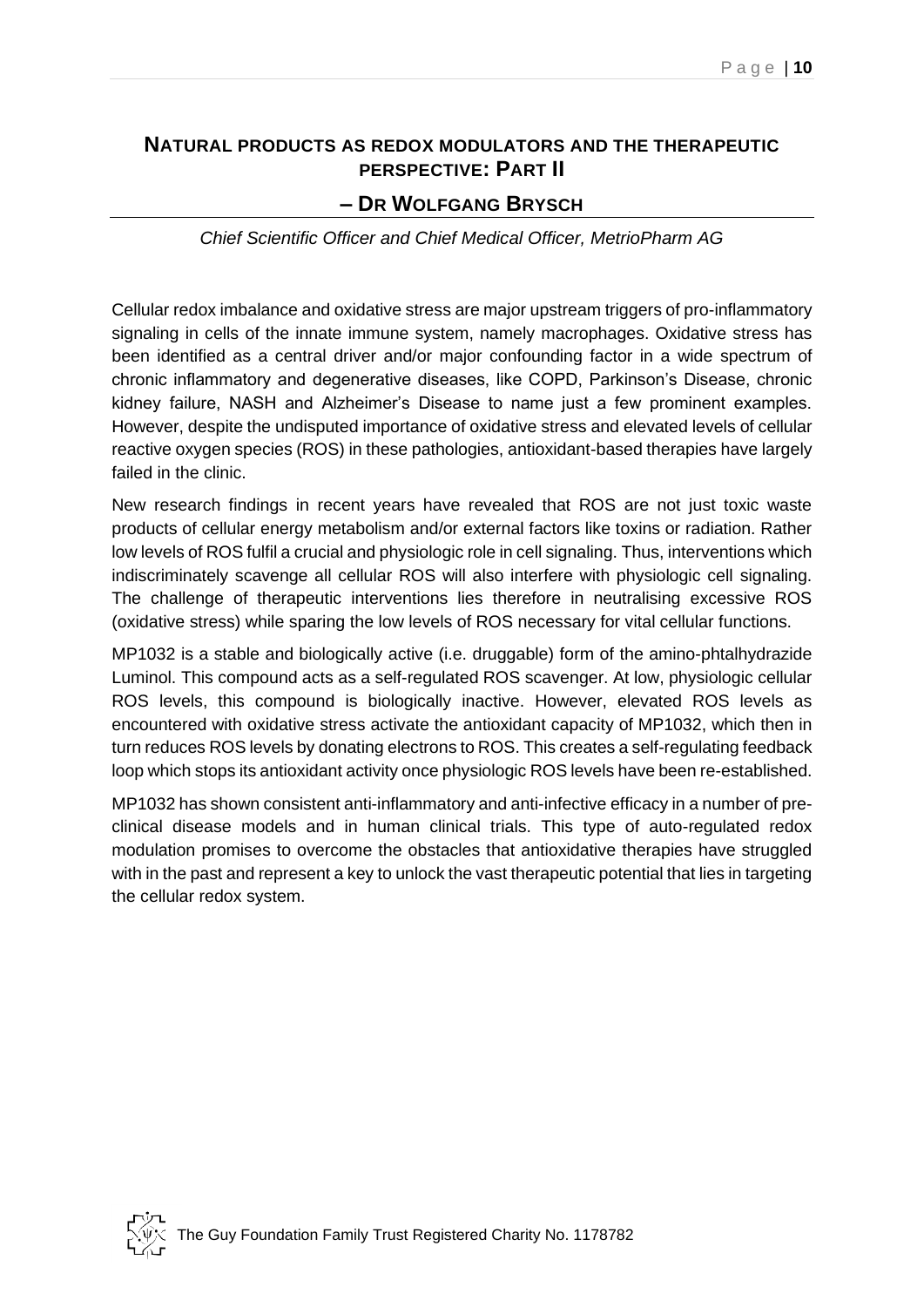## <span id="page-11-0"></span>**ENTANGLED POSNER MOLECULES AND THE THERAPEUTIC PERSPECTIVE: PART I**

#### <span id="page-11-1"></span>**– PROFESSOR MATTHEW FISHER**

*Professor of Physics, University of California Santa Barbara* 

Building a laboratory quantum computer is now a billion-dollar enterprise. But might we, ourselves, be quantum computers [1]? While maintaining quantum coherence on macroscopic time scales is exceedingly unlikely in the warm wet brain, there is one exception: Nuclear spins [2]. I have been seeking the biochemical substrate and mechanisms that could host such putative nuclear spin quantum processing, and have identified a specific neural qubit and a unique collection of ions, molecules and organelles. In this exploration, lithium isotopes have played a central role, since experiments have found a differential isotope dependence across a myriad of bio-chemical scales, ranging from calcium-phosphate precipitation in vitro, to mitochondrial calcium regulation and to modulating rat behavior [3]. Such an isotope dependence is highly suggestive of an underlying quantum mechanism, especially since lithium-6 and lithium-7 have very different nuclear spin dynamics. Moreover, these experiments point to the possibility that the rare lithium isotope could serve as a new psychiatric pharmaceutical. Additionally, if we can identify the proteins that are responsible for regulating the dynamics of calcium-phosphate in mitochondria, targeting said proteins could affect mitochondrial function with possible therapeutic implications. In this talk I will summarize our efforts in these directions.

[1] Are we Quantum computers, or merely clever robots?, M.P.A. Fisher, International Journal of Modern Physics B, Vol. 31, No. 07 (March 2017)

[2] Quantum Cognition: The possibility of processing with nuclear spins in the brain, M.P.A. Fisher, Annals of Physics 362, 593-602 (2015).

[3] Differential effects of lithium isotopes in a ketamine-induced hyperactivity model of mania, A. Ettenberg, K. Ayala, J.T. Krug, L. Collins, M.S. Mayes and M.P.A. Fisher, Journal of Pharmacology, Biochemistry and Behavior, Volume 190, 172875 (2020).

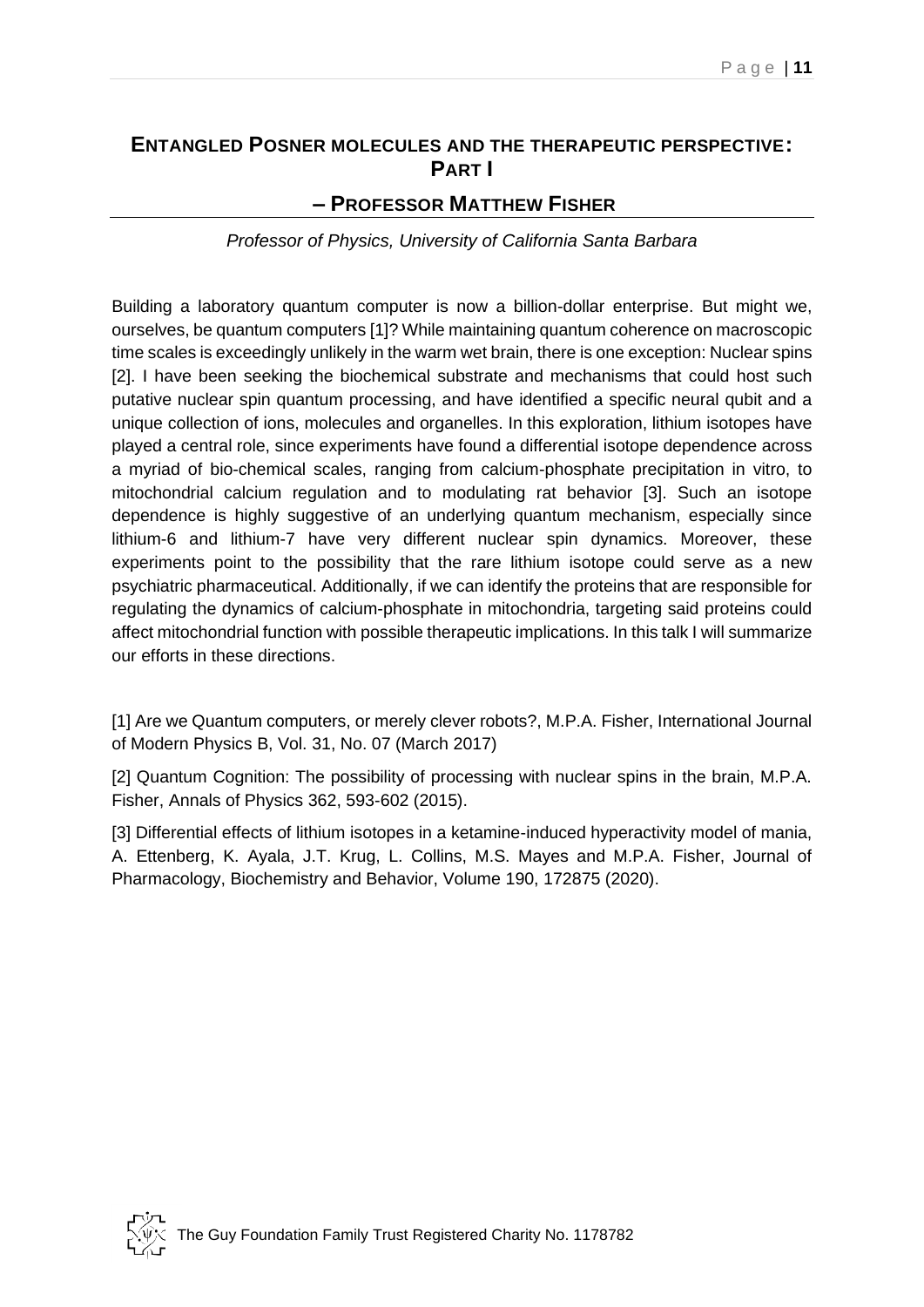## <span id="page-12-1"></span><span id="page-12-0"></span>**ENTANGLED POSNER MOLECULES AND THE THERAPEUTIC PERSPECTIVE: PART II – DR DAVE ECKER**

*Co-Founder and Vice-President of Strategic Innovation, Ionis Pharmaceuticals.*

Ionis Pharmaceuticals is a biopharma company founded and run by scientists for the past 32 years. Ionis pioneered the development of oligonucleotides as medicines. Conventional pharmaceuticals generally target proteins. When Ionis first suggested that a pharmaceutical intervention might alter protein synthesis at the source, by binding to RNA, the idea met with considerable scepticism. Unmodified oligonucleotides are quickly degraded by the body. Despite this, Ionis, through a concerted investment in medicinal chemistry, developed stable precision genetic medicines to treat a number of diseases. This strategy has proved itself especially potent in the treatment of spinal muscular atrophy, a devastating autosomal recessive disease. Spinraza was the first licensed drug to treat spinal muscular atrophy and is now approved in 50 countries worldwide. And now precision genetic medicine is entering the mainstream. This experience of developing a successful medicine from impossible idea to life-saving intervention has led Ionis to question what the next wave of medical innovation might look like.

Ionis is interested in research in quantum biology because of the possibility that it will reveal underlying biological and physiological mechanisms that might be leveraged towards new therapeutics. An understanding of germ theory led to the development of antibiotics and vaccines in much the same way as an understanding of the genome has informed gene therapies. In this way, understanding life's secrets could lead to fixing life's mistakes, which is disease. What remains to be seen, however, is how this new knowledge will play out. For now, we envisage three main approaches. First, can diseases with unknown aetiologies be explained through an understanding of quantum processes that are foundational to a biological process of life, and furthermore, how do genetic causes interfere with these quantum processes? Second, can we use quantum processes as tools to intervene in diseases that are not necessarily quantum in origin? This could involve the use of magnetic and electric fields and would address the question of life's preferred frequencies. And finally, could quantum mechanics be used to develop precision genetic mechanisms? For instance, the use of a 'quantum trigger' could narrow the target of CRISPR technology to a specific diseased tissue.

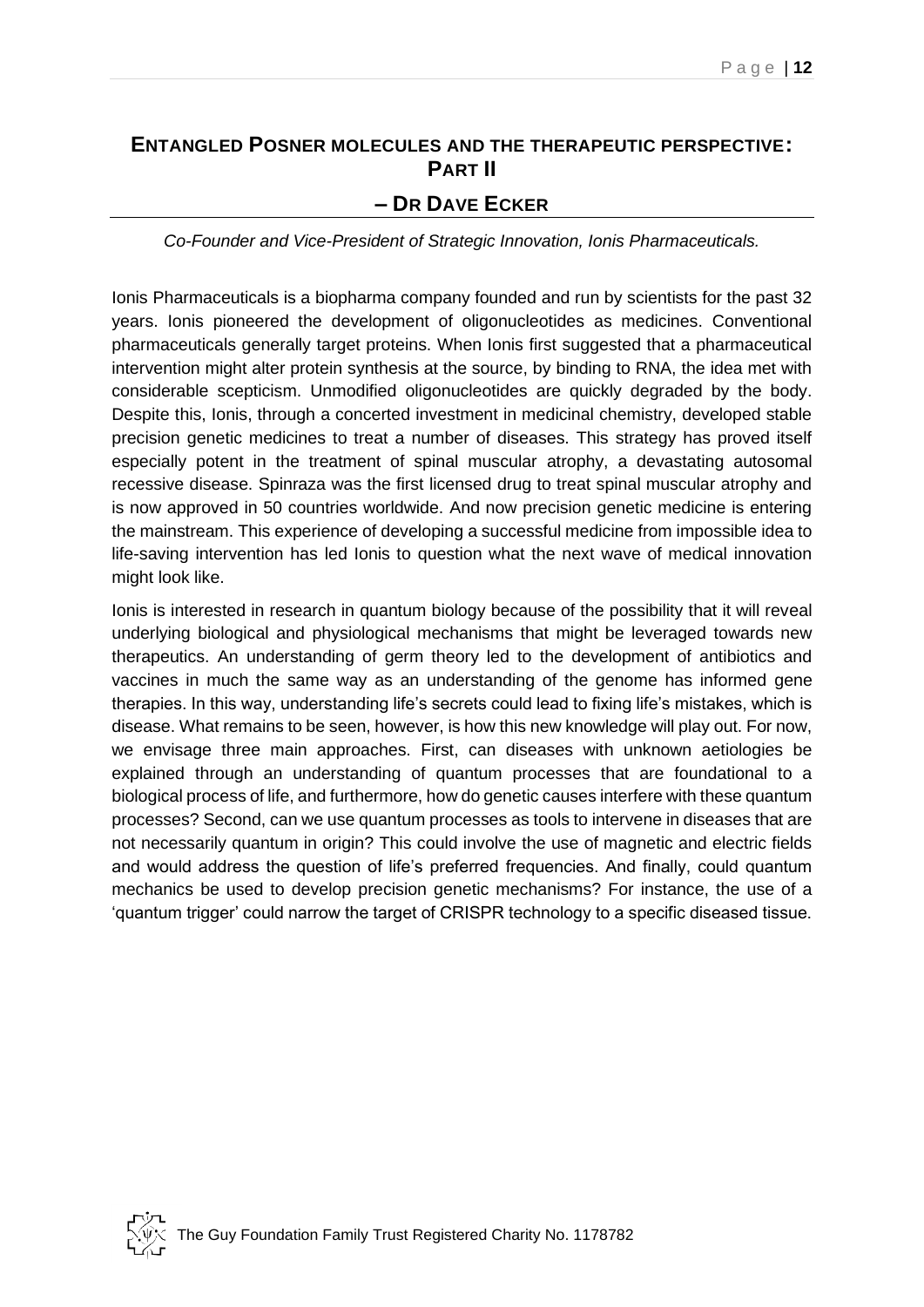# <span id="page-13-1"></span><span id="page-13-0"></span>**LIGHT-MATTER INTERACTIONS AND THE THERAPEUTIC PERSPECTIVE: PART I**

#### **– DR LISE HÉBERT**

*Senior Vice-President, Research and Clinical Affairs, Klox Technologies .*

Fluorescent Light Energy (FLE) is a new form of photobiomodulation, and whereas fluorescence has been used in diagnostic tools, Klox Technologies is the only company as yet utilising FLE as a therapeutic. Klox has completed multiple clinical studies and proof-ofconcept work demonstrating the effects of FLE on various conditions and diseases. Their lead programmes include Kleresca for moderate to severe acne vulgaris and LumiHeal for acute and chronic wounds, including post-operative scar management applications. The FLE is generated using a specially formulated topical gel or matrix that is LED light activated; the photoactivation and subsequent emission of fluorescence by the activated molecules is absorbed by photoacceptors within the skin, which in turn modulates various cellular activities including mitochondrial activity. FLE has been shown to favorably impact every phase of healing (Inflammatory, Proliferative, and Remodeling). It alters inflammation by reducing proinflammatory cytokines. It has also been demonstrated to modulate mitochondrial morphology, activate fission/fusion mechanisms as well as increase adenosine triphosphate (ATP) production. Furthermore, FLE increases important growth factors necessary in wound healing and induces angiogenesis. It also increases and improves the production and deposition of collagen. Klox has attained approvals for FLE in a number of countries. These include approvals with CE Mark in the EU and ARTG in Australia, which were early commercial adopters of the technology. Recent clearance and approvals include FDA De Novo in the US and NMPA in China, as recently as December 2021. Future prospects for Klox include a pipeline into further applications in dermatology, wound care, oral health, select rare diseases, and aesthetic injectables.

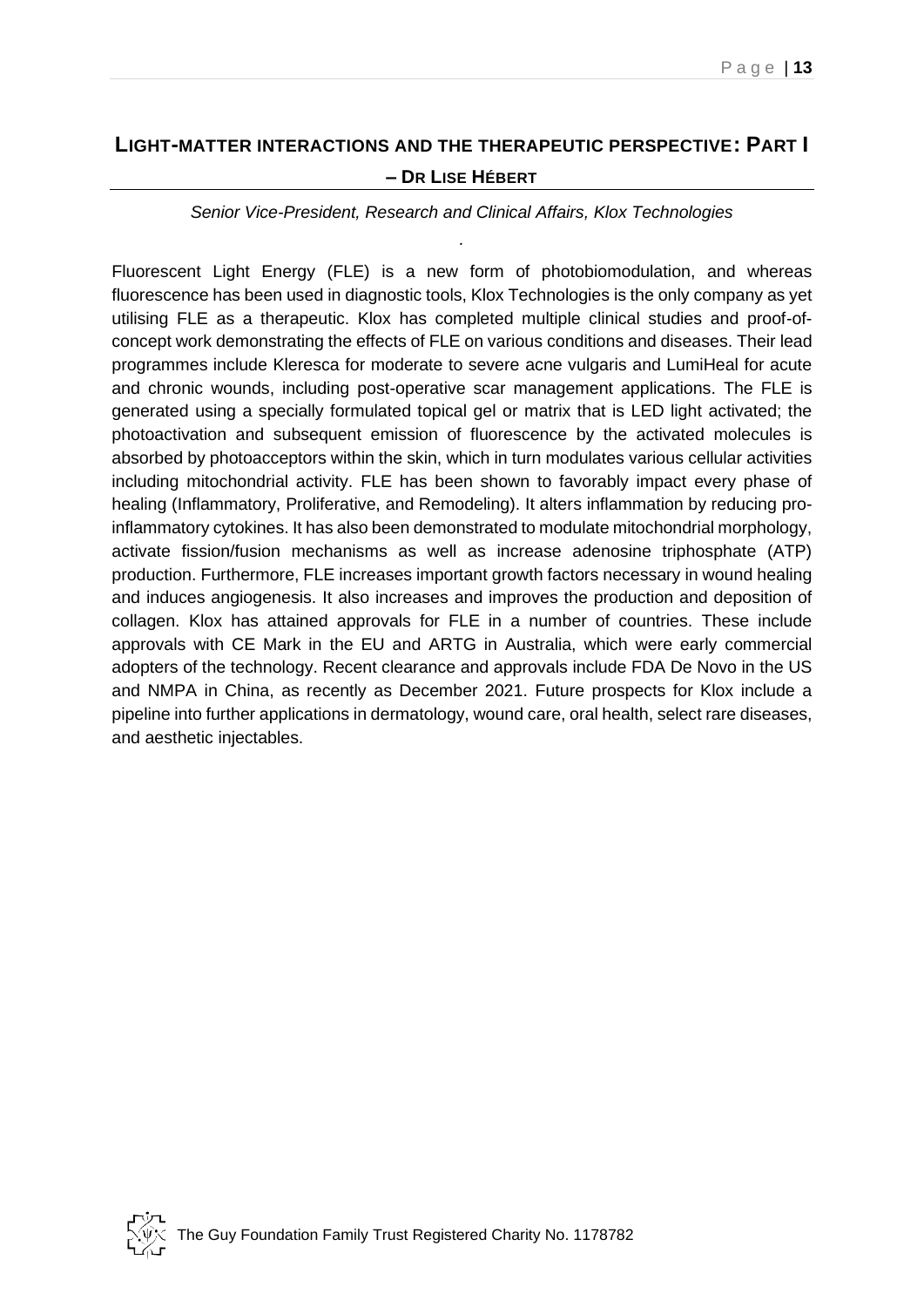# <span id="page-14-1"></span><span id="page-14-0"></span>**LIGHT-MATTER INTERACTIONS AND THE THERAPEUTIC PERSPECTIVE: PART II – PROFESSOR GREG SCHOLES**

*William S. Tod Professor of Chemistry, Princeton University.*

Coherence phenomena arise from interference, or the addition, of wave-like amplitudes in phase [1]. While coherence has been shown to yield transformative new ways for improving function, advances have been limited to pristine matter, as quantum coherence is considered fragile. Nevertheless, recent experimental studies of photosynthetic light harvesting complexes have indicated how vibrational and vibronic wavepackets entrain ensembles of molecules—does this teach us anything about coherence in biology? On this theme, it has been difficult to understand how coherence can prevail sufficiently in disordered systems to enable directed random walks — and this seems to be the "sticking point". It is important, therefore, to work out how complex molecular systems might overcome disorder to enable coherence effects [2,3,4]. Looking in a different direction, the correlations underpinning coherence might be approached from the concept of synchronization — particularly given how robust synchronization can be in complex systems. Theories for synchronization show how large, complex systems can have unified function, and this paradigm abounds in Nature and engineered systems [5-7]. Examples in the natural world range from the beating of a heart to formations of flashing fireflies. At the molecular scale, synchronization is difficult to achieve and even to work out how to implement, owing to stochastic fluctuations in structure and energy. Even more challenging is to engineer robust synchronization on the quantum scale. Elucidating how robust synchronization on the macroscale can exhibit or utilize quantum correlations appears to be a key for working out how quantum phenomena might be harnessed by living systems—and thus overturning the paradigm that they are too wet, warm, and noisy to support quantum effects.

Understanding this synchronization might in turn offer some insight into how new therapeutic interventions exert their effects. Conventional pharmaceuticals target individual components of living systems, such as single proteins. Synchronisation, on the other hand, offers a systemic understanding of living systems, in which a potential disruption or disease upsets the proper timing of essential processes. Light therapies, in which electromagnetic radiation is shown to lower inflammatory markers and promote healing, might potentially be understood as resetting the synchronisation of a system.

#### References

1 Scholes, G. D. et al. Utilizing Coherence to Enhance Function in Chemical and Biophysical Systems. Nature 543, 647-656 (2017).

2 Chenu, A. & Scholes, G. D. Coherence in Energy Transfer and Photosynthesis. Annu. Rev. Phys. Chem. 66, 69–96 (2015).

3 Plenio, M. B. & Huelga, S. F. Dephasing-assisted transport: quantum networks and biomolecules. New J. Phys. 10, 113019 (2008).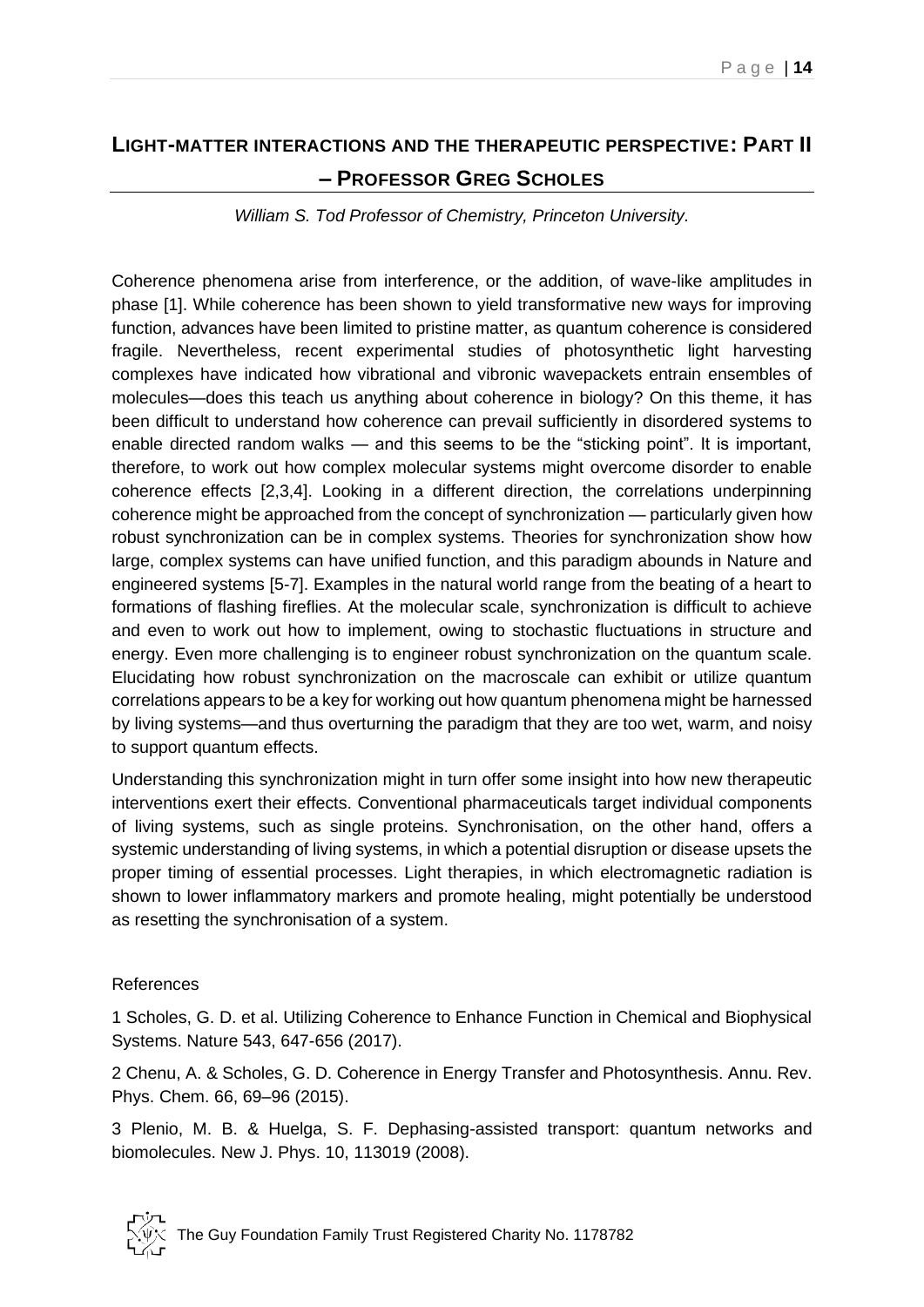4 Fleming, G. R., Schlau-Cohen, G. S., Amarnath, K. & Zaks, J. Design principles of photosynthetic light-harvesting. Faraday Discuss. 155, 27–41 (2012).

5 Strogatz, S. a. S., I. Coupled oscillators and biological synchronization. Scientific American, 102-`109 (1993).

6 Glass, L. & Mackey, M. From Clocks to Chaos. (Princeton University Press, 1988).

7 Nekorkin, V. Introduction to Nonlinear Oscillations. (Wiley-VCH, 2015).

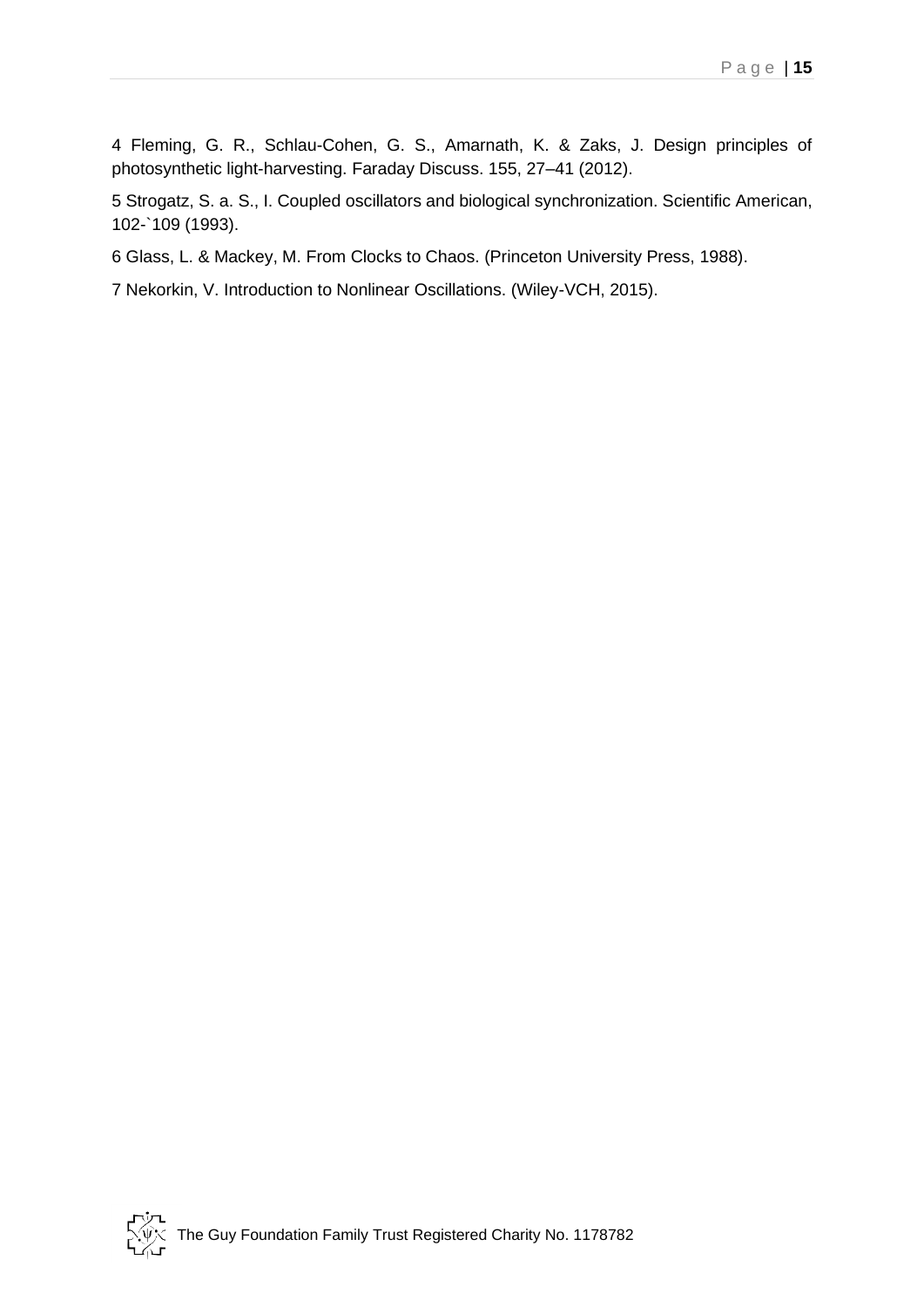# <span id="page-16-2"></span><span id="page-16-1"></span><span id="page-16-0"></span>**LIGHT-MATTER INTERACTIONS AND THE THERAPEUTIC PERSPECTIVE: PART III**

#### **– BRENT VAUGHAN**

*CEO, Cognito Therapeutics*

Cognito Therapeutics applies knowledge gained from optogenetics to the treatment of neurodegeneration, particularly Alzheimer's disease. This works by driving specific frequencies of electrical activity in the brain for downstream therapeutic outcomes. Electricity is the fundamental currency of the brain. The brain has evolved to generate, store and transmit electricity. Rhythmic neural activity in the gamma range (30-80 Hz) has been demonstrated to be disrupted in several neurological conditions. Sensory stimuli can be used to induce oscillations at specific frequencies in the brain. Cognito Therapeutics uses light and sound stimulation at 40 Hz to stimulate neural oscillations in the gamma range in a process called Gamma Entrainment Using Sensory Stimuli (GENUS). This opens a new space for therapeutic techniques that exploit electrical rather than chemical principles. Traditional drugs have major treatment limiting side-effects and the development of new drugs do not account for patient heterogeneity. Modulating the chemistry of the brain can also undermine the inherent systems biology of the brain, particularly given the fact that it is difficult to attenuate dosages based on brain response. Results from research done by Cognito show that stimulating electrical activity in the brain, particularly gamma synchrony, activates microglia to clear protein pathologies and promotes blood flow for glymphatic clearance. This in turn leads to reductions in A-beta and tau and improved neuron morphology, cognitive function and circadian rhythms. Gamma synchrony also prevents brain atrophy and improves memory. Invasive brain treatments increase costs, while at the same time lowering adoption and compliance. Cognito's noninvasive device-based treatment, on the other hand, is easily implementable and safe enough for home-based care. While preliminary clinical trials show promising results, Cognito is currently launching two pivotal studies in Alzheimer's disease and Mild Cognitive Impairment (MCI) and a Ph2 is starting in Parkinson's disease.

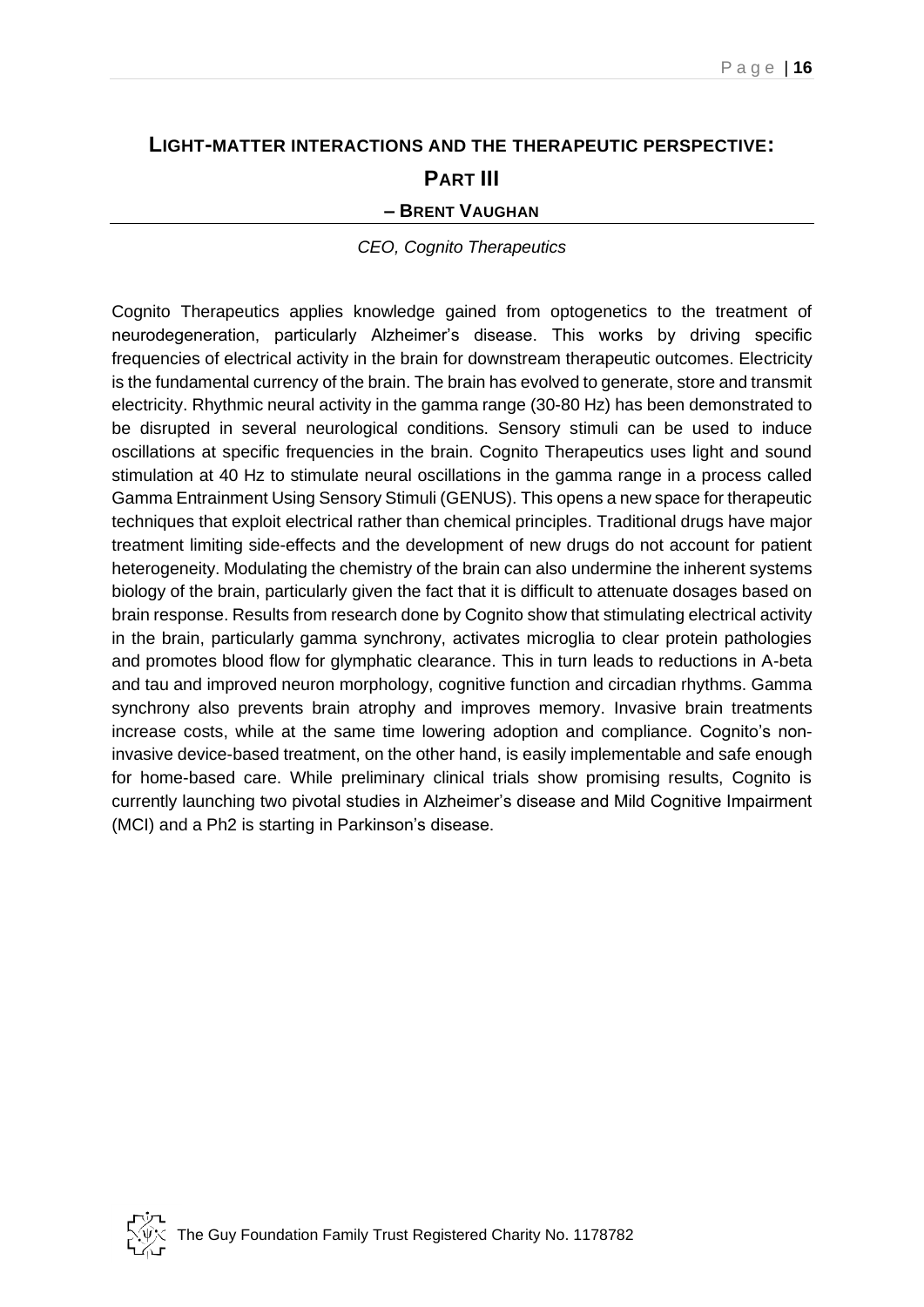# **CLOSING NOTE: REINVENTING THE DEAL**

## **– PROFESSOR GEOFFREY GUY**

<span id="page-17-1"></span><span id="page-17-0"></span>If a thread could be said to have emerged from this series, it concerned the practical translation of new science into worthwhile therapeutic or diagnostic interventions. Drawing on previous experience in developing both synthetic and natural medicines, we closed the series by outlining some of the ways in which conventional approaches might fall short in the context of quantum biology derived – or related – therapeutics.

The origin of new medical interventions might be said to fall into two camps, those derived from empirical discovery and those arrived at through theoretical hypotheses. The Spring Series lectures showcased both: the serendipitous finding of Klox's Fluorescent Light Energy treatment and Cognito's use of gamma synchrony to treat Alzheimer's disease. Somewhere between the two of these was the familiar medicine with a novel mechanism of action, as in the case of lithium. Regardless of the origin of the idea, however, all prospective medicines must pass through a rigorous system of regulation.

One of the principal points that emerged during the series was the complication that arises when the notion of a single drug, single target has to be dispensed with. Many of the proposed pharmaceuticals outlined in the presentations dealt with systemic effects and relative rather than absolute targets. Metriopharm, for example, emphasised that reactive oxygen species, far from being purely destructive, are also integral to a balanced signalling system. Their target, therefore, was the relative concentration of reactive oxygen species, redox rebalancing rather than redox scavenging. In response to Klox's experimental results, Professor Greg Scholes suggested that light therapy alters a process, such as synchronisation, rather than a discrete entity.

The history of pharmaceutical development is almost exclusively imagined in terms of a single (usually soluble) drug targeting a single appropriate receptor. While the regulatory side of this development has been slightly more open to expanding this to include systemic effects, especially for rare diseases, the reality remains that the tools developed to evaluate the quality, safety and efficacy of new therapeutics have primarily been developed with the idea of single targets in mind. For multimodal therapeutics these tools will need to be rethought and refined.

Many of the presentations in this and previous Series addressed how fundamental entities such as electrons, protons, photons and phonons underpin macroscopic outcomes in biological systems. This means expanding the common view that chemicals are at the heart of biological systems, by considering the effects that fields have. The therapeutic application of fields differs from the ingestion of a chemical in its method of application: device versus medicine. Each of these has its own regulatory route, burden of proof, cost structure and business model. While the distinction between certain proposed therapeutics is very clear – luminol is clearly a medicine, whereas gamma synchrony is device based – in other instances this distinction is more ambiguous. Klox's light therapy involved the use of a topical gel in conjunction with the application of light. The gel, conventionally considered a medicine is more